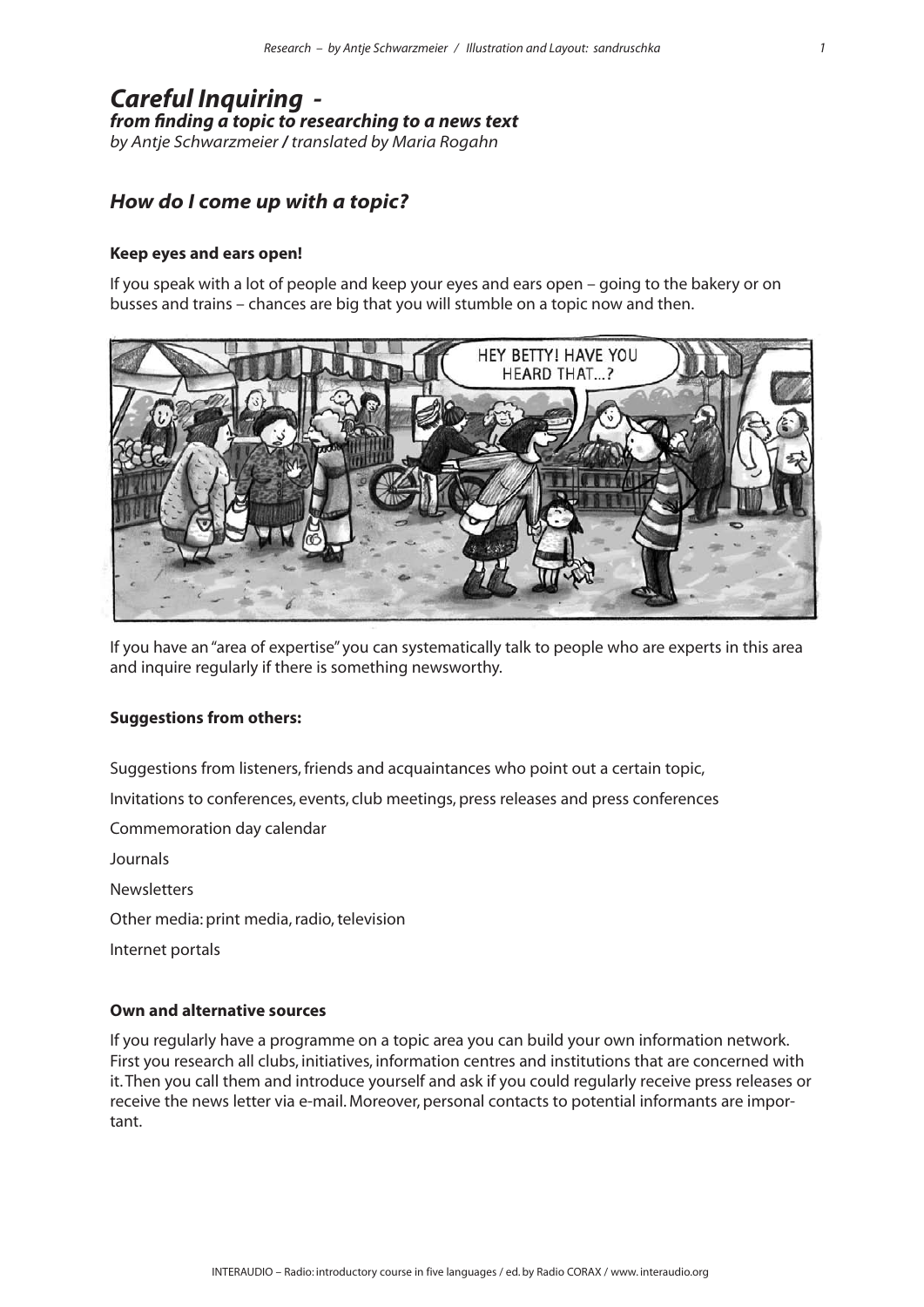# *Researching*

# **1. Question: Is there some truth in it?**

Is it correct what you have heard? First you need to become acquainted with the topic because only if you have *background information* you can ask purposefully. Is there published information on the topic already? You look in *archives, the internet, statistics*… .

Now you can reach for the phone and as you are well-acquainted with the topic systematically ask questions, inquire into numbers etc. Now there are two possibilities: If the systematic inquiry has the result that what you have heard is incorrect then the research is over and there is no story. If there is really some truth in it then the research continues with the question why this is that way.

## **2. Question: What's missing?**

Now the aim is to sift through the research material, to choose and to verify if the statements are unambiguous and possible quotes, to decide if you want to write a news text from it or if it should be a contribution with an interview – then interviews follow, e.g. with statisticians who interpret figures, *scientists* who contribute approaches to explain, *people who have been affected* who speak about their experiences.

#### **Researching from the outside in**

Research starts with the general and finishes with the special. This means it usually starts from people who are largely neutral and not directly affected and the periphery of those who are affected: specialists, scientists, archives, libraries, databases, independent observers. From the collected information you can draw conclusions as to the lines of conflict, you know the different stances, perspectives and interests. Only then follow the interviews with the people directly affected with which you can dig deeper into camouflaging statements, confront with the information you have researched and place encrypted answers.

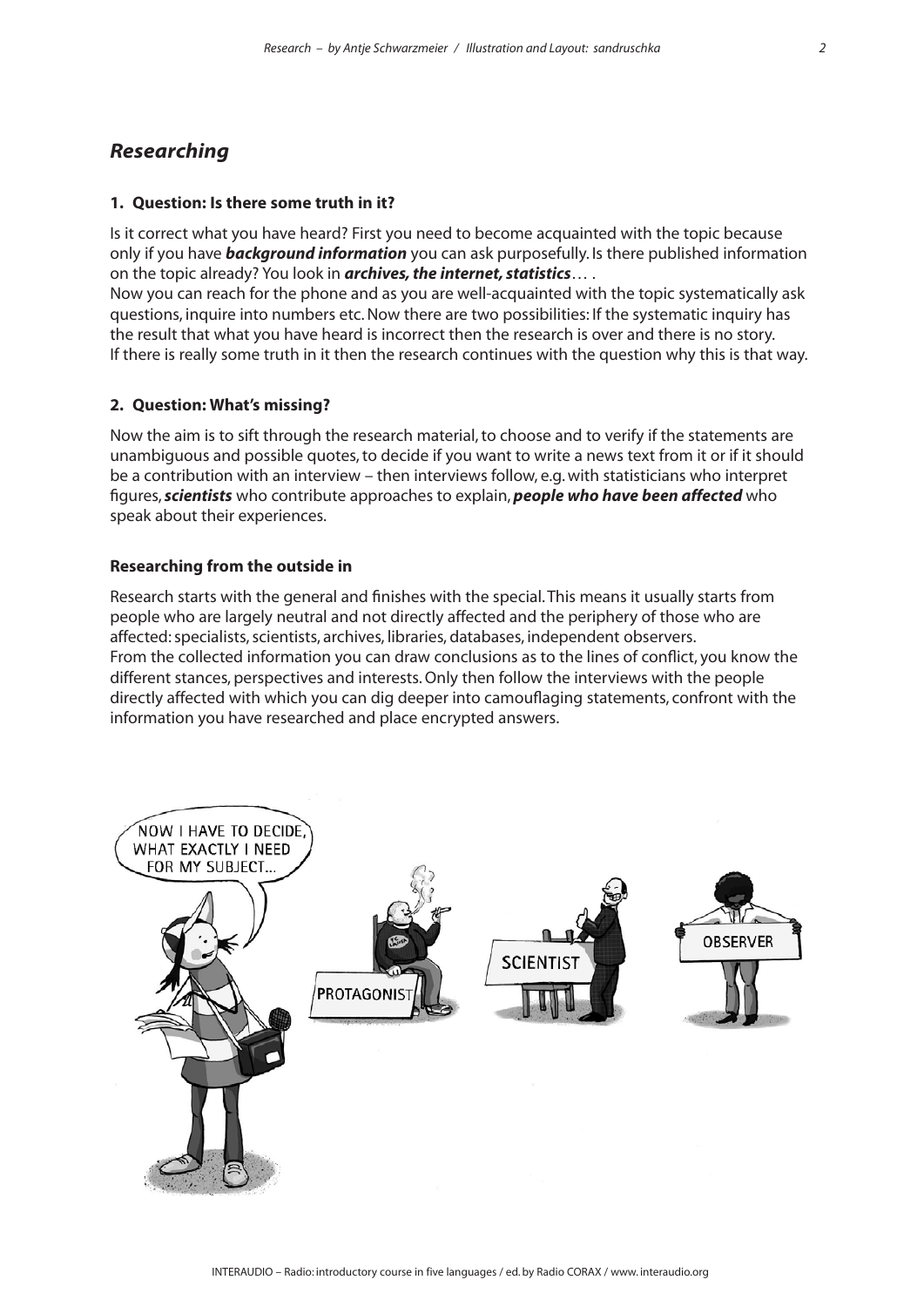### **Hearing out the other party**

Every problem has at least two sides – and you should always listen to both. Now there are three possibilities:

- 1. The people who have been affected refuse comment. This is something that you can say in a contribution.
- 2. The people affected by the situation present it differently yet by all means believably. Then you should present both sides in the contribution – perhaps with quotes from an interview each.
- 3. The opposing party rebuts the claims completely. We quit working on the contribution and throw everything that has been researched so far into the rubbish bin.

## **Interaction with the interviewees**

If you want to find something out you should treat your interview partner with respect and openness. First you introduce yourself with your name and the radio station that you are researching for and then say what it is all about.

Quotes from the interview should be carefully selected and not be used to ridicule the interviewee. The principles of the "journalistic ethics" are outlined in the German press code. (http://www. presserat.de/pressekodex.html)

## **Resources for research**

For yourself to be organised: Personal address book, clearly arranged diary, personal archive on area, reference books (encyclopaedia, figures by the official statistics agency, the centre for education…).



*If you would like more background knowledge:* libraries, archives, data bases

#### *If you are looking for informants or interview guests:*

agencies, authorities, scientists and specialists, e.g. at universities, institutes, people concerned, clubs, initiatives, circle of friends

*Communicate via:* phone, internet, one-on-one interview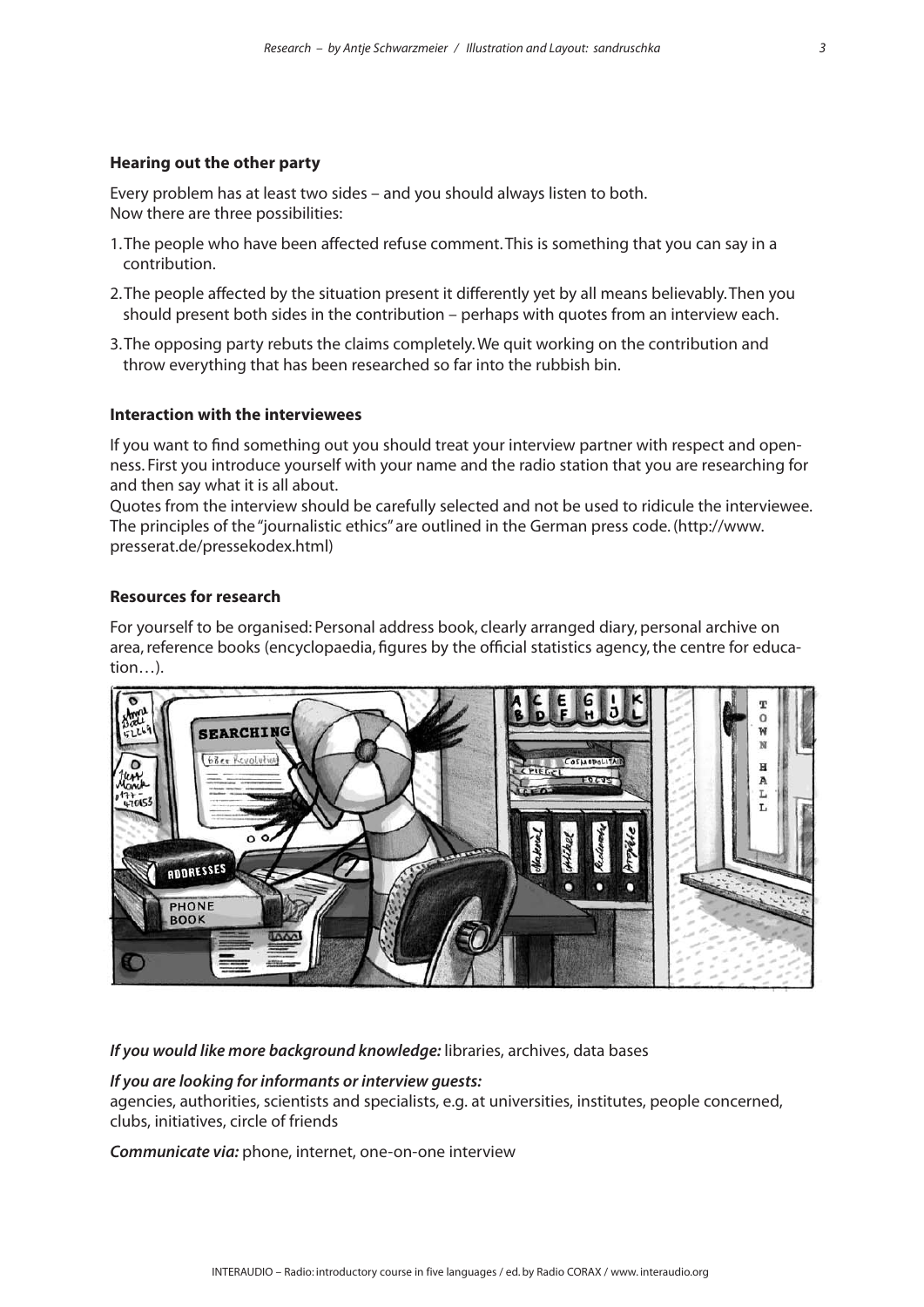#### **Internet research**

### *Advantages:*

Through the internet a lot of information is (at least at present) available for free and for everyone. You can research for databases, encyclopaedias like Wikipedia, background information, organisations, experts etc. on the internet.

#### *Be careful using internet research*

- No historical information on the internet. Most information on the internet is not older than itself. Research check absolutely necessary
- Information from the internet needs to be checked against a source outside of the WWW, because often information is relayed on the internet without being verified and reappears in the same way again and again.
- The internet does not portray the reality.

 If you do not find a piece of information, person, date or initiative on the internet it does not mean at all that they do not exist. It only means that the club, group, person or locality does not have internet presentation or rather that other websites do not refer to them. In rural areas and within communities, communication often works better on a personal level then via internet.

On the contrary: An organisation that has a good website does not necessarily do a good job, but maybe only a good job in public relations.

# **Contact via e-mail**

If you do not know a person and you want to make sure that you will receive an answer to your email you should call, introduce yourself and then shortly phrase your request. E-mail contact without prior phone contact is suited best for great distances, i.e. to distant countries.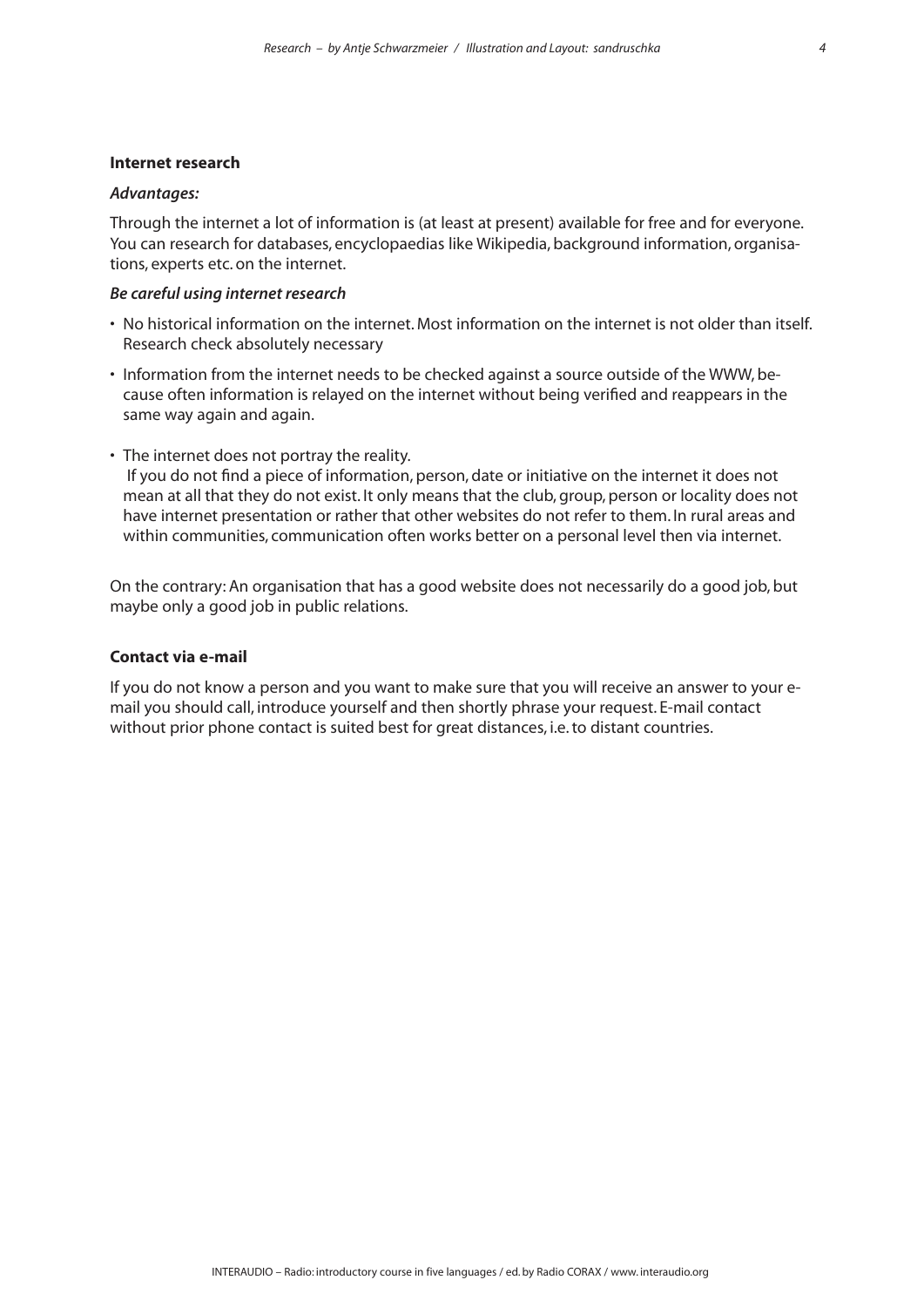# *Clear and Brief Providing of Information: News*

# **What is News?**

"News is, what's different"– that is the definition of news in the U.S. Noteworthy is that which is different from the every-day type of things, that which is special.

### **Interest: to whom is this information of interest? – target group**

In journalist classes the rule that is taught reads: "Only information that arouses general interest is newsworthy." (La Roche, 1999). In contrast to public broadcasting and commercial stations community radios are not obliged to grant the "journalistic primary provisioning" of listeners. They have the great opportunity and freedom to concentrate on the "journalistic extra". This means there is no obligation to provide the news that are available everywhere, but you can report the other fascinating topics of this world that do not arouse "general interest" but that are interesting for the target group of the programme, even if it should be a small one. For radio programmers in community radios the rule is: "Information that arouses the interest of the listeners in question (target group) is newsworthy."

#### **Timeliness**

Public broadcasting and commercial radio stations work together with news agencies like the German press agency (DPA) or Associated Press (AP). They have a wide network of correspondents all over the world that send messages by the second. Big stations employ a whole staff of news editors that evaluate those messages.

Community radios usually do not have agency information at their disposal, particularly, because they cost a lot of money, but also because there are no editors paid to interpret the news. Presently, the internet is the fastest media and news services on the internet can update their website within seconds.

Radio programmers of community radios cannot compete with this – but they do not have to because: **a piece of news is up-to-date when it reaches its target group and arouses interest.**  Whether something is up-to-date depends on how often you can ask the question: "Any news?" For a weekly periodical programme that is every seven days.

This means you can research news concerning your topic area from the week before – there is often news that did not make it into the "top news" and that are therefore not registered by many listeners. You can update this news by taking them as a point of departure for your own research: How does the changed law affect your area? What do the people concerned say? The perspective that is of interest in the own radio show for most listeners, often does not show up in other media.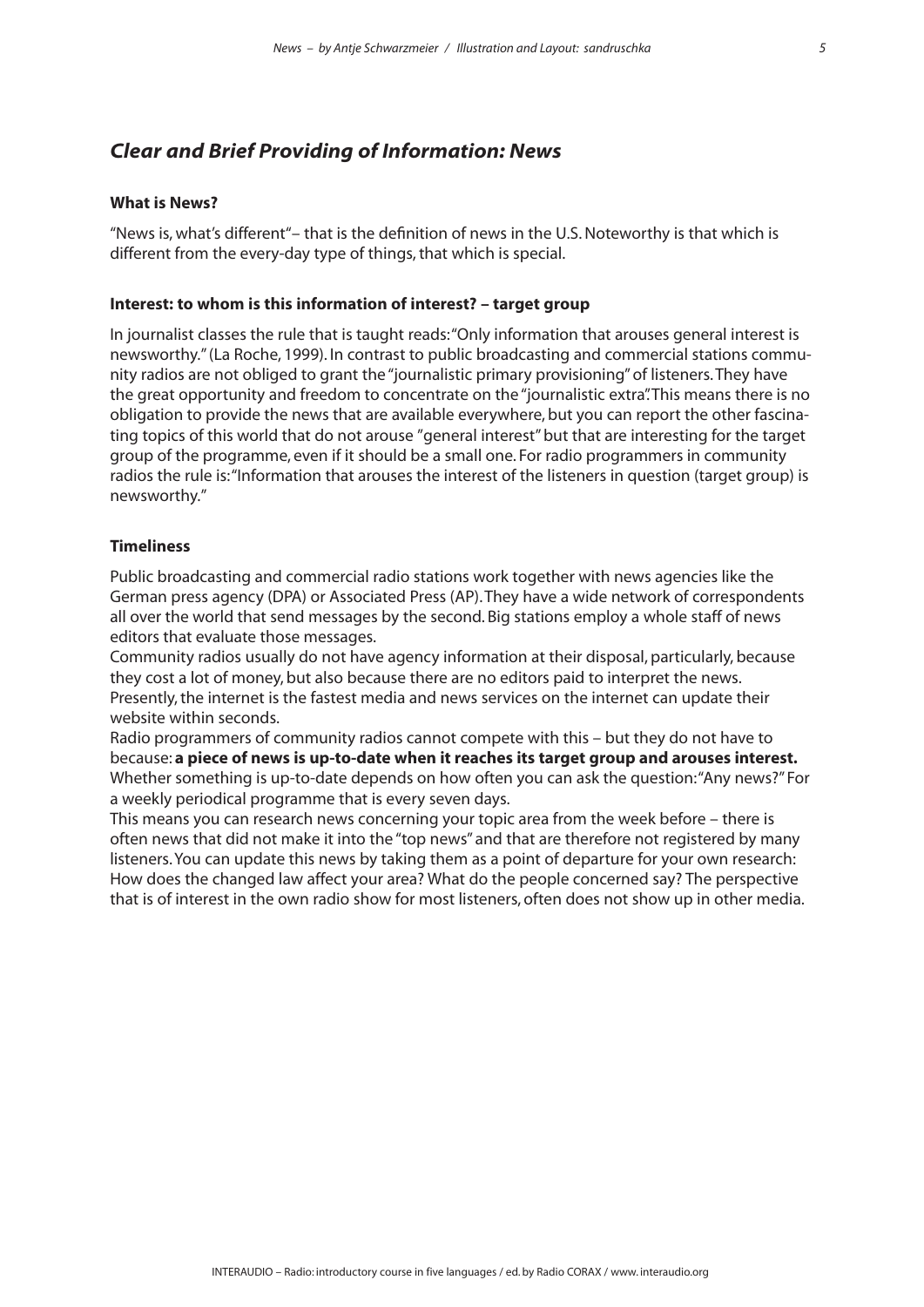# *How Do You Write a News Text? The Structure*

#### **The most important things first**

The first sentence decides whether the listeners continue listening. That is why the most important piece of information is located in the first sentence. This so-called Lead-Style always puts what is special first – news never have chronological structure, do not start from the general information and the preliminary events are commonly found towards the end or are missing completely.

All pieces of information that now follow are supplements because the most important thing has already been said in the beginning. Even if only the first sentence would be broadcast it would already be a headline. Because the lead needs to be easy to articulate and comprehensible, it can also consist of two sentences. The number of sentences is not the criteria for the lead but rather that the main point is being stated.



# **The seven W`s**

But what is the main issue of a news item? And what are the less important details? To answer this question the seven W-questions can help:

| Who? When? What? Where? How? Why? From where? |  |  |  |  |  |  |  |
|-----------------------------------------------|--|--|--|--|--|--|--|
|-----------------------------------------------|--|--|--|--|--|--|--|

And others: What kind of source? How many? So the W-questions can be of help – but they are not a fixed rule type to guarantee the success of a news text.

#### **Length**

Not longer than a minute, around 800 characters.

### **Hard News – Soft News**

Hard News texts follow the specific interest of a target group. In contrast, Soft News texts follow the "human interest". They are considered the "colourful" type of news on the radio.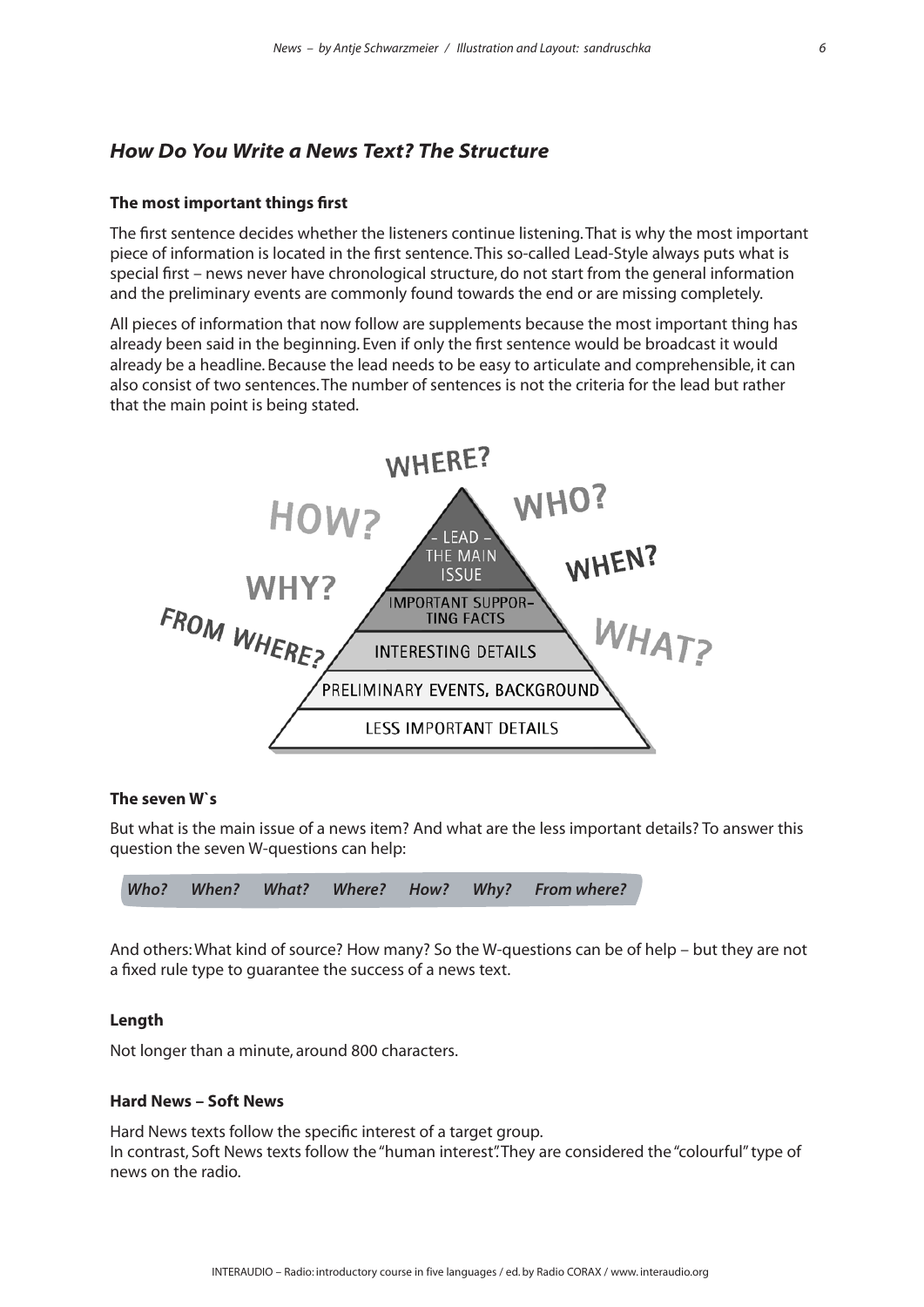# *How to phrase news comprehensibly*

# **Only speak about that which you have understood yourself**

# **Write descriptively and in an exact way**

# **State Names**

Names give identity and can indicate the source of the information. Already during your research you should not be afraid to inquire names, titles, job specifications and everything that could be relevant.

# **Explain terms and abbreviations**

There are some abbreviations that have become so natural that they do not need explaining: EU, NATO, BMW, CNN, BBC

All other abbreviations should not be used without prior introduction.

# *Example:*

*"The Chamber for Industry and Commerce in Frankfurt (German Industrie- und Handelskammer (IHK)) announced yesterday…"* 

# **Tell the preliminary events and the background**

# **Shortening**

Eliminate superfluous detailed information, adorning adjectives and fillers.

# **"Truth"**

Listeners expect journalistic information to be truthful coverage. This means:

The facts have to be correct!

Names have to be reproduced correctly, quotes must not be distorted and information needs to be checked.

This means that you need to have proof for all your information, know the source to be reliable or be an eye witness yourself.

# *If you are not a hundred percent sure about something you have to point this out to your audience.*